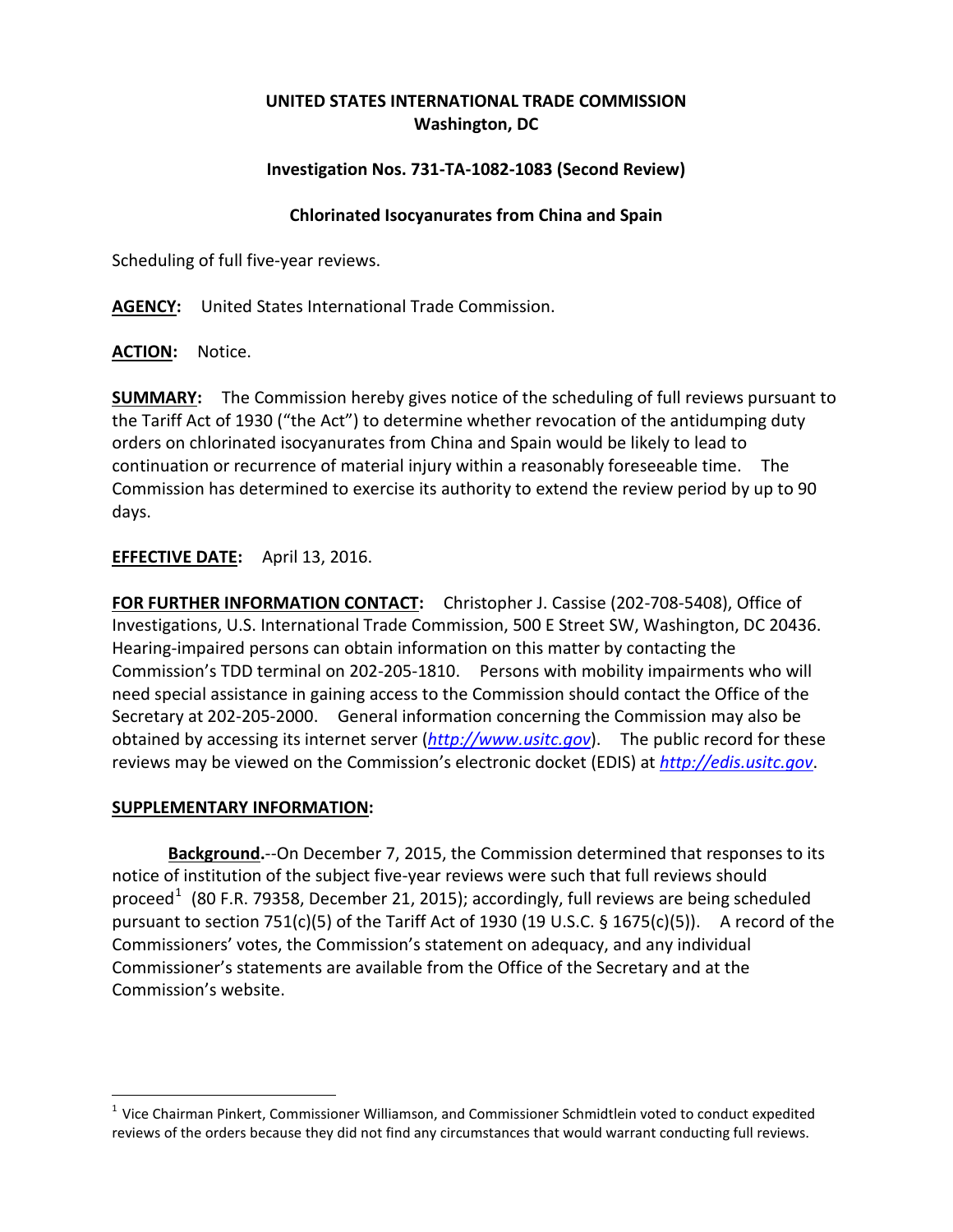**Participation in the reviews and public service list.**--Persons, including industrial users of the subject merchandise and, if the merchandise is sold at the retail level, representative consumer organizations, wishing to participate in these reviews as parties must file an entry of appearance with the Secretary to the Commission, as provided in section 201.11 of the Commission's rules, by 45 days after publication of this notice. A party that filed a notice of appearance following publication of the Commission's notice of institution of the reviews need not file an additional notice of appearance. The Secretary will maintain a public service list containing the names and addresses of all persons, or their representatives, who are parties to the reviews.

For further information concerning the conduct of these reviews and rules of general application, consult the Commission's Rules of Practice and Procedure, part 201, subparts A and B (19 CFR part 201), and part 207, subparts A, D, E, and F (19 CFR part 207).

**Limited disclosure of business proprietary information (BPI) under an administrative protective order (APO) and BPI service list.**--Pursuant to section 207.7(a) of the Commission's rules, the Secretary will make BPI gathered in these reviews available to authorized applicants under the APO issued in the reviews, provided that the application is made by 45 days after publication of this notice. Authorized applicants must represent interested parties, as defined by 19 U.S.C. § 1677(9), who are parties to the reviews. A party granted access to BPI following publication of the Commission's notice of institution of the reviews need not reapply for such access. A separate service list will be maintained by the Secretary for those parties authorized to receive BPI under the APO.

**Staff report.**--The prehearing staff report in the reviews will be placed in the nonpublic record on August 18, 2016, and a public version will be issued thereafter, pursuant to section 207.64 of the Commission's rules.

**Hearing.**--The Commission will hold a hearing in connection with the reviews beginning at 9:30 a.m. on Thursday, September 13, 2016, at the U.S. International Trade Commission Building. Requests to appear at the hearing should be filed in writing with the Secretary to the Commission on or before September 6, 2016. A nonparty who has testimony that may aid the Commission's deliberations may request permission to present a short statement at the hearing. All parties and nonparties desiring to appear at the hearing and make oral presentations should participate in a prehearing conference to be held on September 9, 2016, at the U.S. International Trade Commission Building, if deemed necessary. Oral testimony and written materials to be submitted at the public hearing are governed by sections  $201.6(b)(2)$ , 201.13(f), 207.24, and 207.66 of the Commission's rules. Parties must submit any request to present a portion of their hearing testimony *in camera* no later than 7 business days prior to the date of the hearing.

**Written submissions.**--Each party to the reviews may submit a prehearing brief to the Commission. Prehearing briefs must conform with the provisions of section 207.65 of the Commission's rules; the deadline for filing is August 29, 2016. Parties may also file written testimony in connection with their presentation at the hearing, as provided in section 207.24 of the Commission's rules, and posthearing briefs, which must conform with the provisions of section 207.67 of the Commission's rules. The deadline for filing posthearing briefs is